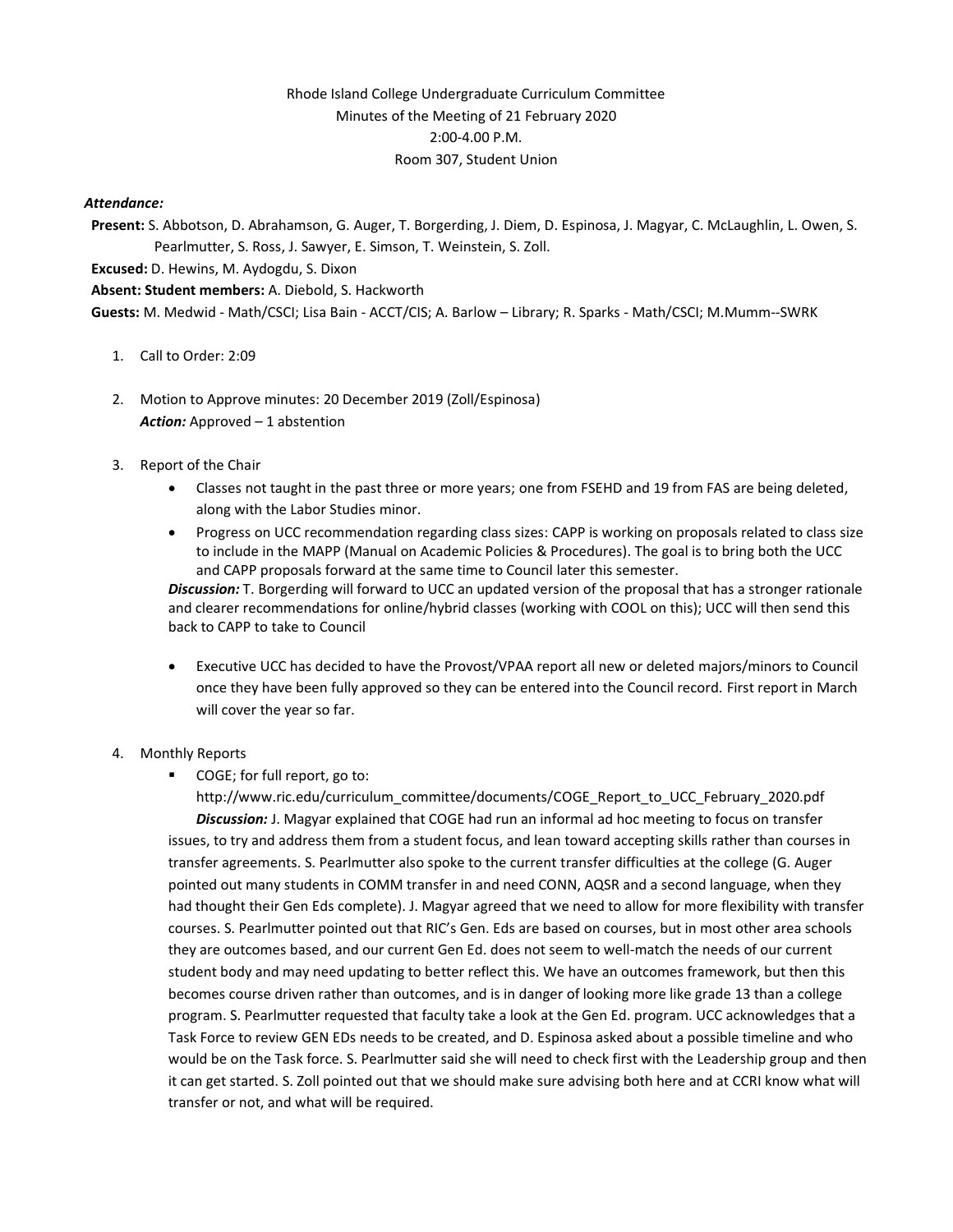■ Writing Board (none this month)

# 5. Old Business.

# *Math/CSCI*

*Motion to Bundle and Approve: 19-20-008, 19-20-012 & 19-20-72 [details below]* (Owen/Abrahamson)

- 19-20-008 Approve the creation of a new 65-66 credit program: BS in Data Science, for which some new courses have been created and another revised. [This proposal has been revised since first submitted].
- 19-20-012 Approve the creation of a new course, MATH 460 Seminar in Data Science for use in the new Data Science major.

*Discussion:* #008 requests approval for the creation of a Data Science major for 65-66 credits for which three new 4 credit courses were approved last semester and two more are being created here. These additional new courses are: #012 MATH 460 Seminar in Data Science, and #072 CSCI 428 Machine Learning. *Action:* Approved Unanimously

# 6. New Business

### *UCC – Catalog*

# *Motion to Approve 19-20-059* (Espinosa/Auger)

• 19-20-059 Approve the deletion of these courses that have not been offered in three or more years: ANTH 167, ANTH 348, BIOL 420, CURR 347, HSCI 100, HSCI 202, HONR 162, LBRS 201, LBRS 202, LBRS 203, LBRS 204, LBRS 301, LBRS 302, LBRS 303, LBRS 304, LBRS 305, LBRS 306, LBRS 307, PHIL 167; and the entire Labor Studies minor (the faculty who oversaw this has retired); also revisions to AFRI 162 AND COMM 162 (no longer listed as core 3 courses), CHEM 420, and MUS 167 (take out each one's cross-listing with a deleted course). ANTH 167 is being removed as an option in Music programs and from the Gen Ed. lists.

*Discussion:* #059 Requests the approval to delete these courses that have not been offered in three or more years (none of these are required courses).

*Action:* Approved Unanimously

### *Management*

### *Motion to Bundle and Approve: 19-20-060 – 19-20-065* (Magyar/Weinstein)

- 19-20-060 Approve revisions to the Human Resources Management program concentration as previously used courses are increased in credits. Some previous requirements are being dropped and a new course created. The program will go down from 80 to 76 total credits.
- 19-20-061 Approve the addition of one credit to MGT 423 Compensation and Benefits Administration to become a 4-credit course. HCA uses this course but their total credits will not be affected.
- 19-20-062 Delete MGT 424 Employee Relations and Performance Management, as the materials from this course will be spread among other courses in this program that are increasing by a credit.
- 19-20-063 Approve the addition of one credit to MGT 425 Recruitment and Selection to become a 4-credit course. HCA uses this course but their total credits will not be affected.
- 19-20-064 Approve the addition of one credit to MGT 428 Human Resource Development. HCA uses this course but their total credits will not be affected.
- 19-20-065 Approve the creation of a new 4-credit course MGT 430 Strategic Human Resource Management, for use in the revised HR Management concentration.
- *Discussion:* These requests seek to strengthen the HRM program through revision. # 060 Credits will reduce the total credits from 80 to 76 credits. #062 requests the deletion of MGT 424, course content will be used in the following courses. #061 requests the addition of 1 credit as does #063 for MGT 425, and #064 for MGT 428. There will be no impact on HCA which uses these courses. #065 seeks approval for the creation of a new 4 credit MGT 428 Human Resource Development. HCA also will use this course but their total credits will not be affected.

*Action:* Approved Unanimously

### *Communication*

*Motion to Approve 19-20-066* (Ross/Zoll)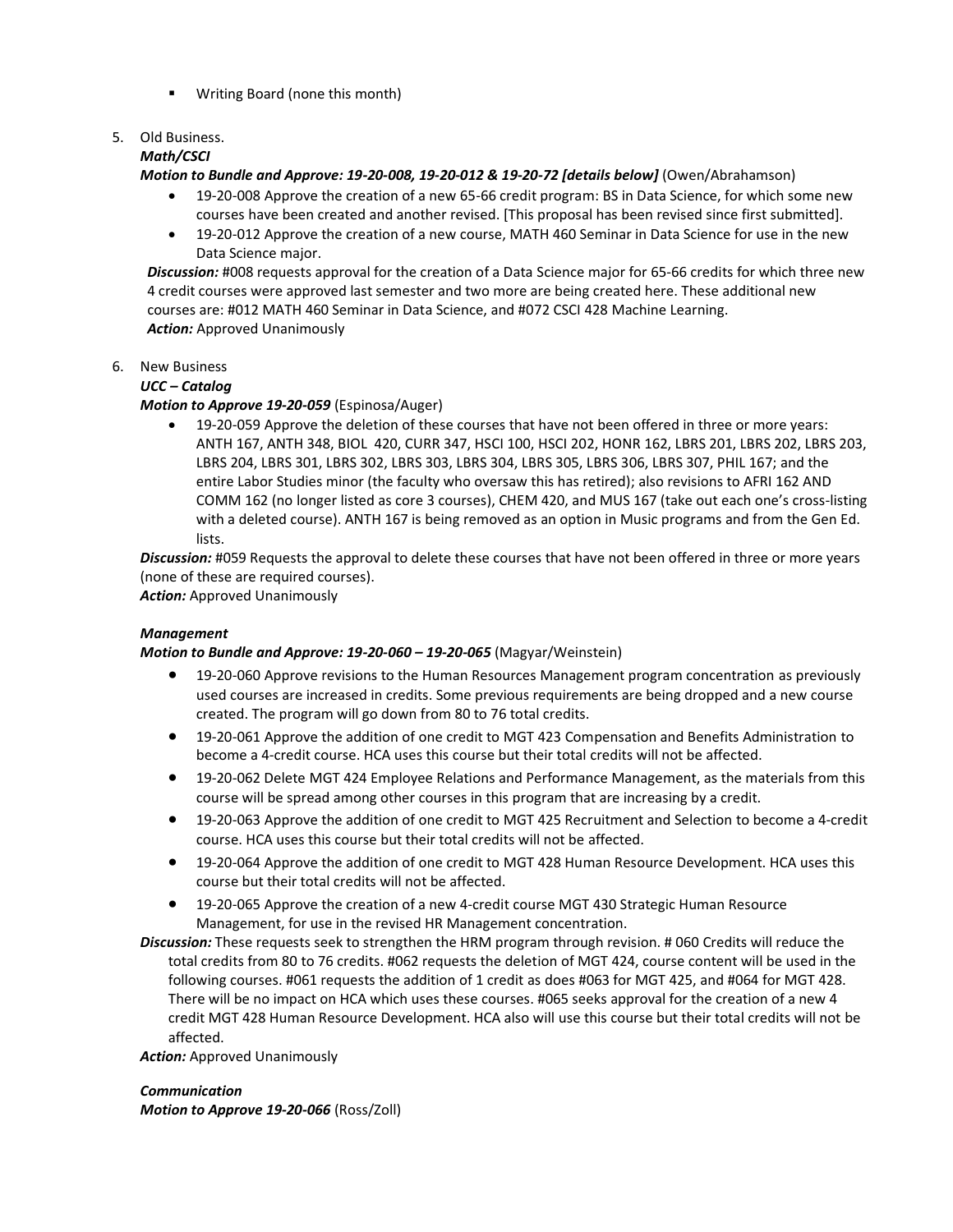• 19-20-066 Approve the deletion of COMM 338 Communication for Health Professionals from the electives for the Public and Professional Communications concentration, as it was added in error.

*Discussion:* **#**066 requests approval for the deletion of COMM 338 Communication for Health Professionals from the electives for the Public and Professional Communications concentration, as it was added in error. *Action:* Approved Unanimously

# *School of Social Work*

#### **Motion to Approve 19-20-067** (Zoll/Weinstein)

• 19-20-067 Approve the creation of a new elective course: SWRK 411 Yoga and Meditation in Social Work. *Discussion:* **#**067 seeks approval for the creation of SWRK 411 Yoga and Meditation in Social Work, to be offered as an elective. The course does not conflict with the HPE yoga courses because it includes instruction in yoga, and therapy and other social work situations. SWRK 411 is open to graduate students per approval by the Graduate Committee.

*Action:* Approved Unanimously

# *English*

### *Motion to Bundle and Approve 19-20-068 - 19-20-071* (Zoll/Espinosa)

- 19-20-068 Approve the creation of a new English major concentration in Public Writing. This will be a 44 credit program that requires an internship.
- 19-20-069 Approve the revision of the Rhetoric and Writing minor into a Public Writing minor; this will be 24 credits.
- 19-20-070 Approve the creation of a new course, ENGL 222 Introduction to Public Writing that will be required in both the Public Writing major and minor.
- 19-20-071 Approve revisions to titles, descriptions, and prerequisites of several ENGL courses to better fit with the new English Public Writing major: courses affected are ENGL 230, 231, 232, 378, 379 and 477.

*Discussion:* #068 requests approval for the creation of a new English major concentration in Public Writing. This will be a 44-credit program that requires an internship. #069 requests for the revision of the Rhetoric and Writing minor into a Public Writing minor; this will be 24 credits. #070 seeks approval for the creation of a new course, ENGL 222 Introduction to Public Writing that will be required in both the Public Writing major and minor. #071 requests approval for the revisions to titles, descriptions, and prerequisites of several ENGL courses in the new English Public Writing major: courses affected are ENGL 230, 231, 232, 378, 379 and 477. Many of these are used in the School of Business and they have been informed of these new opportunities. G. Auger asked if COMM had been consulted at all over this program. S. Abbotson said that possible overlap had been discussed at an ENGL department meeting and none had been found as this program is addressing different skills. E. Simson said that the proposer had clearly outlined how this program was totally different from COMM's Journalism concentration. *Action:* Approved Unanimously

*N.B.* Approval require collection of remaining acknowledgment signatures)

### *Computer Information Science*

### *See - Motion to Bundle and Approve: 19-20-008, 19-20-012 & 19-20-72* (Owen/Abrahamson)

• 19-20-072 Approve a new course CSCI 428 Machine Learning that will be used as a required elective in CSCI BA and BS, as well as CIS, and be a required course in the new Data Science major program.

### *Motion to Bundle and Approve: 19-20-073 - 19-20-75* (Weinstein/Magyar)

- 19-20-073 Approve the revision of prerequisites for CIS 470 Introduction to Data Science to make it more accessible.
- 19-20-074 Approve the revision of prerequisites for CIS 472 Data Visualization to make it more accessible.
- 19-20-075 Approve revisions to the Data Science Minor, which will be raised to 24 credits.

*Discussion:* #073 Seeks approval for the revision to the prerequisites for CIS 470 Introduction to Data Science. #074

Requests approval for the revision of prerequisites for CIS 472 Data Visualization to make them more accessible. #075 requests approval for revisions to the Data Science Minor to make it more accessible to students outsideof CIS, which will be raised to 24 credits. More MATH options will be added to the requirements, along with an additional course (choice of CIS 301 or CSCI 157) to avoid any hidden prerequisites given other changes to the